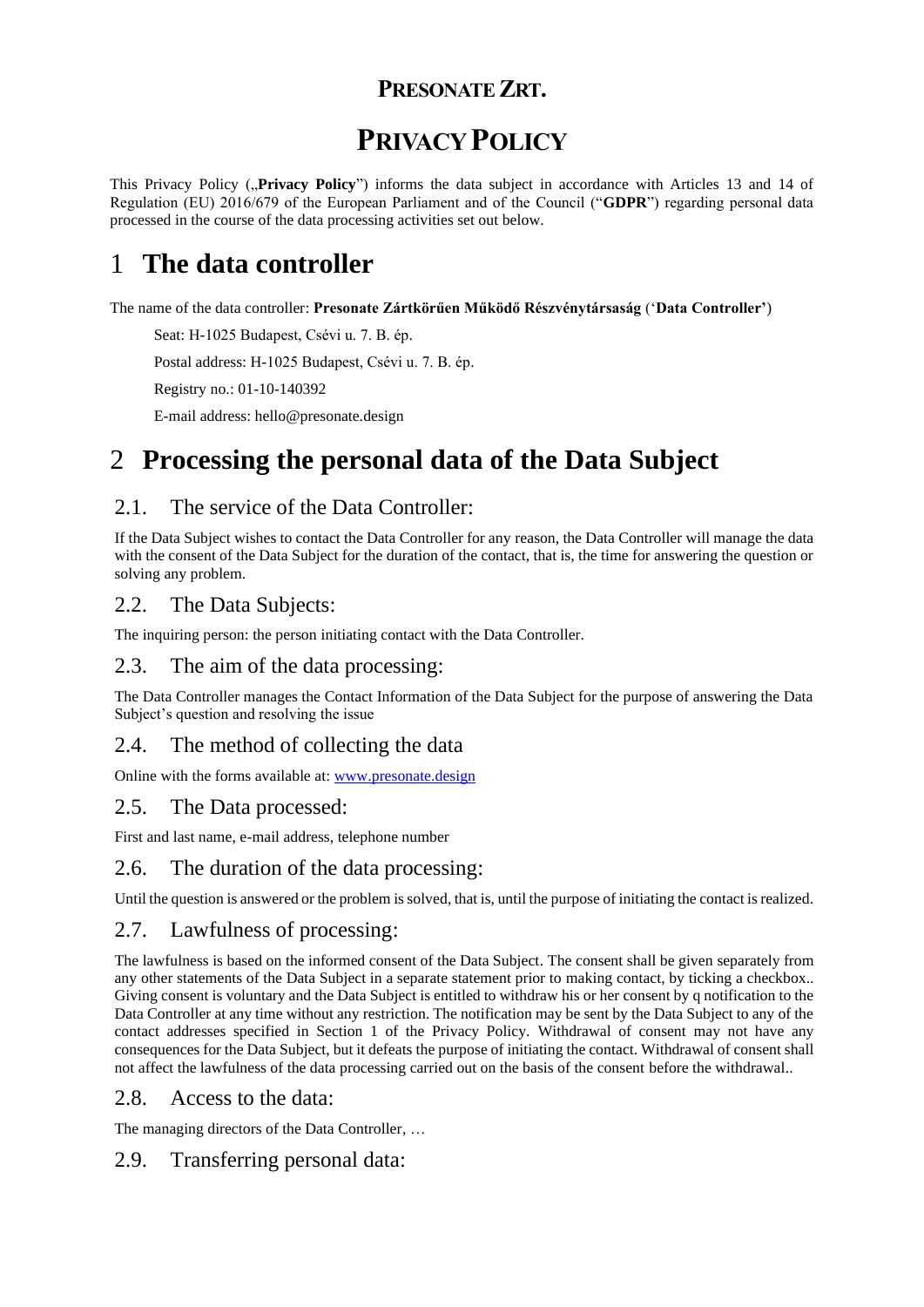Data Processors

| Data Processor                              | Seat                                                               | Task                                       |
|---------------------------------------------|--------------------------------------------------------------------|--------------------------------------------|
| Wix.com Ltd.                                | 40 Namal Tel Aviv St., Tel<br>Aviv, Israel                         | web hosting, crm, email<br>communication   |
| Google Ireland Limited                      | Gordon House, Barrow Street,<br>Dublin 4, Ireland                  | data storage                               |
| Zoho Corporation                            | 4141 Hacienda Drive,<br>Pleasanton, California 94588               | data storage, newsletter,<br>communication |
| The Rocket Science Group LLC<br>(Mailchimp) | 675 Ponce De Leon Ave NE.<br>Suite 5000, Atlanta, Georgia<br>30308 | data storage and newsletter                |

### 2.10. Automated individual decision-making, including profiling

The Data Controller does not use automated individual decision-making, including profiling.

## 3 **The rights of the Data Subject**

### 3.1. Right of access by the data subject

The data subject shall have the right to obtain from the controller confirmation as to whether or not personal data concerning him or her are being processed, and, where that is the case, access to the personal data and the following information:

- a. the purposes of the processing;
- b. the categories of personal data concerned;
- c. the recipients or categories of recipient to whom the personal data have been or will be disclosed, in particular recipients in third countries or international organisations;
- d. where possible, the envisaged period for which the personal data will be stored, or, if not possible, the criteria used to determine that period;
- e. the existence of the right to request from the controller rectification or erasure of personal data or restriction of processing of personal data concerning the data subject or to object to such processing;
- f. the right to lodge a complaint with a supervisory authority;
- g. where the personal data are not collected from the data subject, any available information as to their source;
- h. the existence of automated decision-making, including profiling.

Where the Data Subject makes the request by electronic means, and unless otherwise requested by the Data Subject, the information shall be provided in a commonly used electronic form.

The Data Controller may request the Data Subject to specify the content of the request and to specify the requested information or data management activities prior to completing the request.

If the Data Subject's right of access under this section adversely affects the rights and freedoms of others, in particular the business secrets or intellectual property of others, the Data Controller shall have the right to deny the Data Subject's request to the extent necessary.

The controller shall provide a copy of the personal data undergoing processing. For any further copies requested by the data subject, the controller may charge a reasonable fee based on administrative costs.

The Data Controller shall inform the Data Subject in writing if the Data Controller does not process the personal data of the Data Subject.

### 3.2. Right to rectification

The data subject shall have the right to obtain from the controller without undue delay the rectification of inaccurate personal data concerning him or her. Taking into account the purposes of the processing, the data subject shall have the right to have incomplete personal data completed, including by means of providing a supplementary statement.

### 3.3. Right to erasure ('right to be forgotten')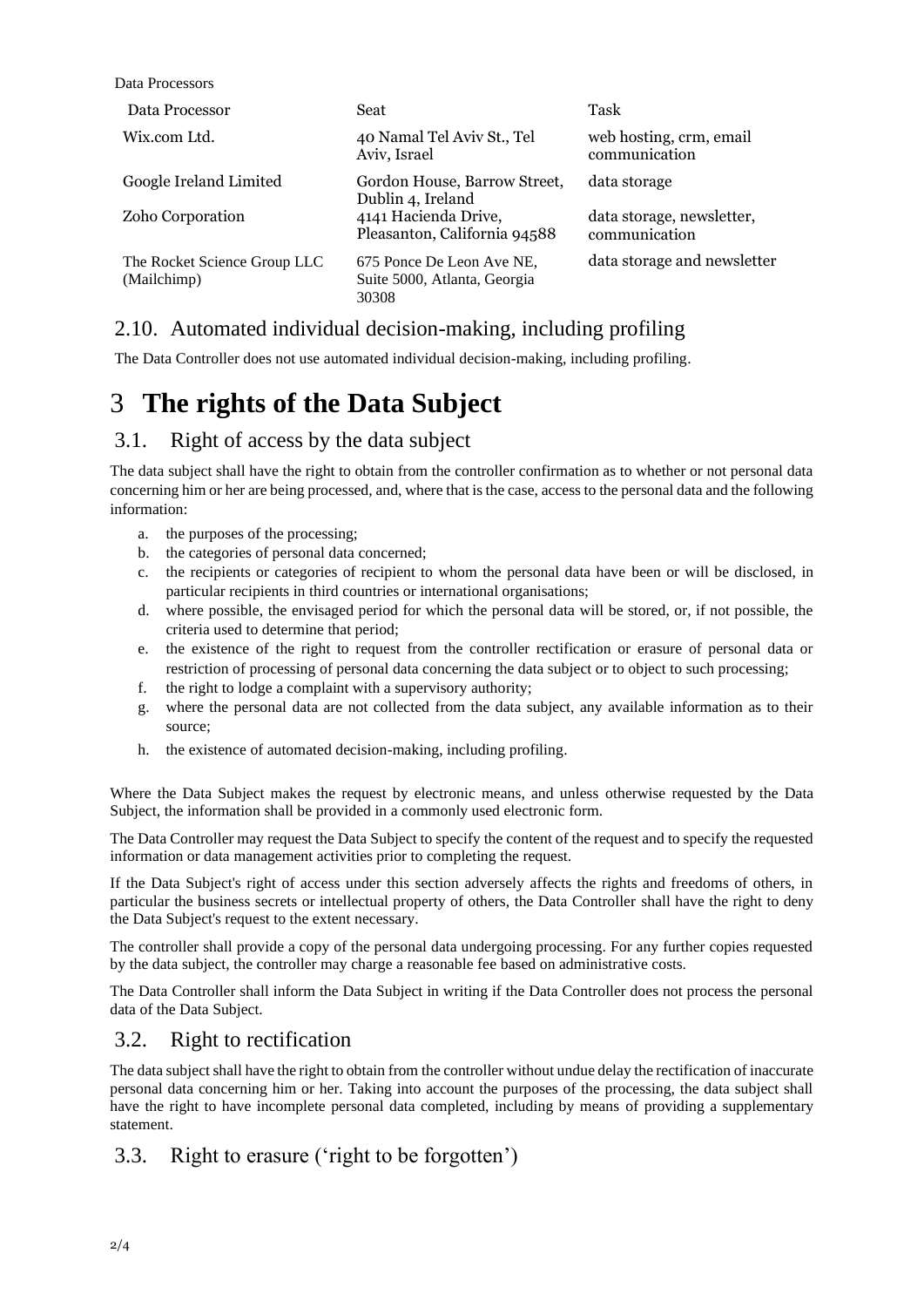The data subject shall have the right to obtain from the controller the erasure of personal data concerning him or her without undue delay and the controller shall have the obligation to erase personal data without undue delay where one of the following grounds applies:

- (a) the personal data are no longer necessary in relation to the purposes for which they were collected or otherwise processed;
- (b) the data subject withdraws consent on which the processing is based and where there is no other legal ground for the processing;
- (c) the data subject objects to the processing and there are no overriding legitimate grounds for the processing;
- (d) the personal data have been unlawfully processed;
- (e) the personal data have to be erased for compliance with a legal obligation in Union or Member State law to which the controller is subject.

Where the controller has made the personal data public and is obliged to erase the personal data, the controller, taking account of available technology and the cost of implementation, shall take reasonable steps, including technical measures, to inform controllers which are processing the personal data that the data subject has requested the erasure by such controllers of any links to, or copy or replication of, those personal data.

The Data Controller is not obliged to erase the personal data to the extent that processing is necessary:

- (a) for exercising the right of freedom of expression and information;
- (b) for compliance with a legal obligation which requires processing by Union or Member State law to which the controller is subject or for the performance of a task carried out in the public interest or in the exercise of official authority vested in the controller;
- (c) for reasons of public interest in the area of public health;
- (d) for archiving purposes in the public interest, scientific or historical research purposes or statistical purposes in so far as exercising the right to be forgotten is likely to render impossible or seriously impair the achievement of the objectives of that processing; or
- (e) for the establishment, exercise or defence of legal claims.

#### 3.4. Right to restriction of processing

The data subject shall have the right to obtain from the controller restriction of processing where one of the following applies:

- (a) the accuracy of the personal data is contested by the data subject, for a period enabling the controller to verify the accuracy of the personal data;
- (b) the processing is unlawful and the data subject opposes the erasure of the personal data and requests the restriction of their use instead;
- (c) the controller no longer needs the personal data for the purposes of the processing, but they are required by the data subject for the establishment, exercise or defence of legal claims;
- (d) the data subject has objected to processing of the personal data based on legitimate interest pending the verification whether the legitimate grounds of the controller override those of the data subject.

Where processing has been restricted, such personal data shall, with the exception of storage, only be processed with the data subject's consent or for the establishment, exercise or defence of legal claims or for the protection of the rights of another natural or legal person or for reasons of important public interest of the Union or of a Member State.

A data subject who has obtained restriction of processing pursuant to paragraph 1 shall be informed by the controller before the restriction of processing is lifted.

### 3.5. Right to object

The data subject shall have the right to object, on grounds relating to his or her particular situation, at any time to processing of personal data concerning him or her, including profiling based on those provisions. The controller shall no longer process the personal data unless the controller demonstrates compelling legitimate grounds for the processing which override the interests, rights and freedoms of the data subject or for the establishment, exercise or defence of legal claims.

### 3.6. Right to data portability

The data subject shall have the right to receive the personal data concerning him or her, which he or she has provided to a controller, in a structured, commonly used and machine-readable format and have the right to transmit those data to another controller without hindrance from the controller to which the personal data have been provided, where: